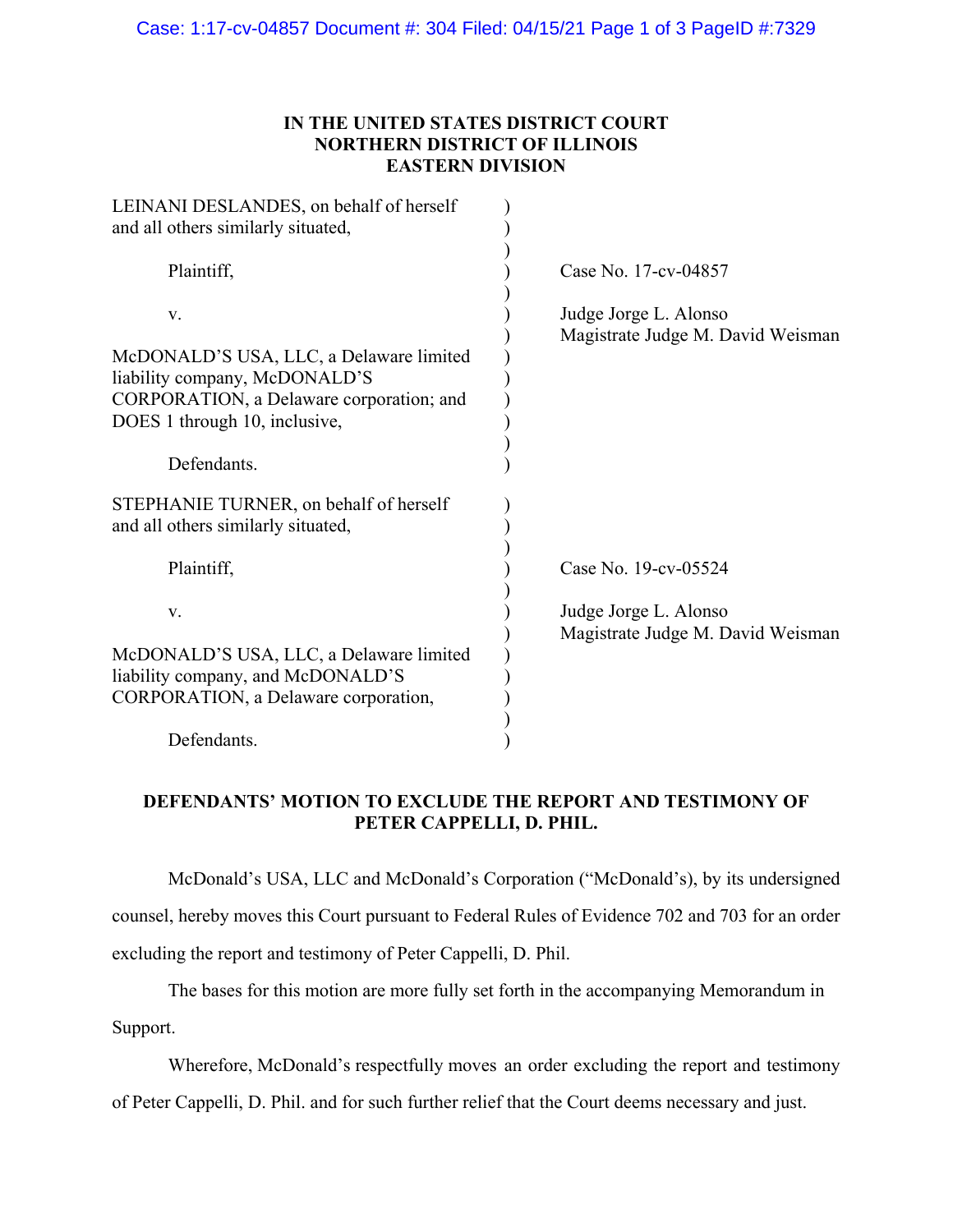Dated: April 15, 2021 Respectfully submitted,

#### **McDONALD'S USA, LLC and McDONALD'S CORPORATION**

By: */s/ Rachel S. Brass* Rachel S. Brass

#### GIBSON DUNN & CRUTCHER LLP

Rachel S. Brass (admitted pro hac vice) Caeli A. Higney (admitted pro hac vice) Julian W. Kleinbrodt (admitted pro hac vice) 555 Mission St., Suite 3000 San Francisco, California 94105 Telephone: (415) 393-8200 Facsimile: (415) 374-8458 Email: RBrass@gibsondunn.com CHigney@gibsondunn.com

Matthew C. Parrott (admitted pro hac vice) 3161 Michelson Dr. Irvine, CA 92612 Telephone: (949) 451-3800 Facsimile: (949) 451-4220 Email: MParrott@gibsondunn.com

A&G LAW LLC

Robert M. Andalman (Atty. No. 6209454) Rachael Blackburn (Atty. No. 6277142) 542 S. Dearborn St.; 10th Floor Chicago, IL 60605 Tel.: (312) 341-3900 Fax: (312) 341-0700